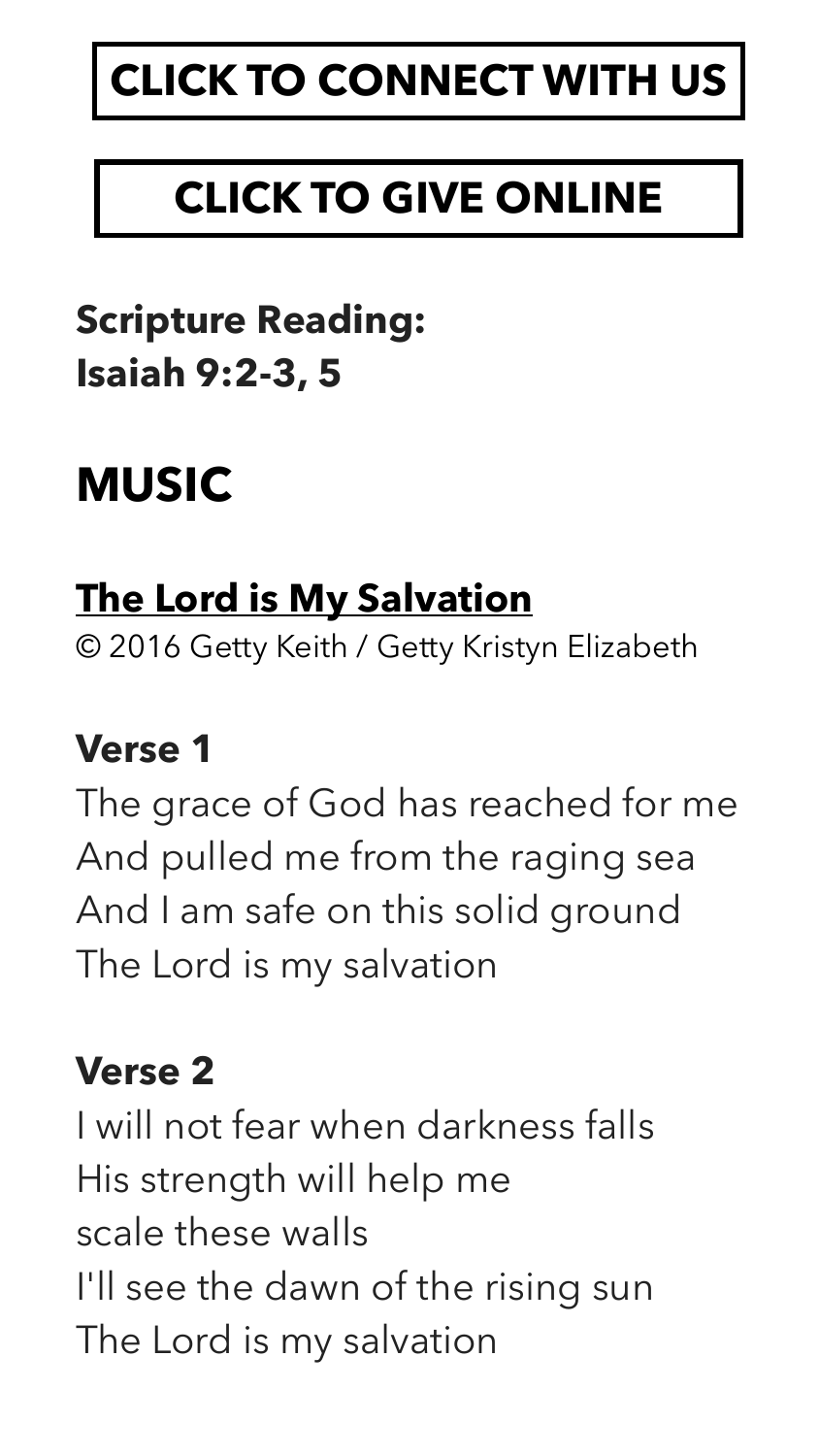# **Chorus**

Who is like the Lord our God? Strong to save, faithful in love My debt is paid and the vict'ry won The Lord is my salvation

#### **Verse 3**

My hope is hidden in the Lord He flow'rs each promise of His Word When winter fades I know spring will come The Lord is my salvation

# **(Repeat Chorus)**

#### **Bridge**

Glory be to God the Father Glory be to God the Son Glory be to God the Spirit The Lord is our salvation

#### **(Repeat Chorus)**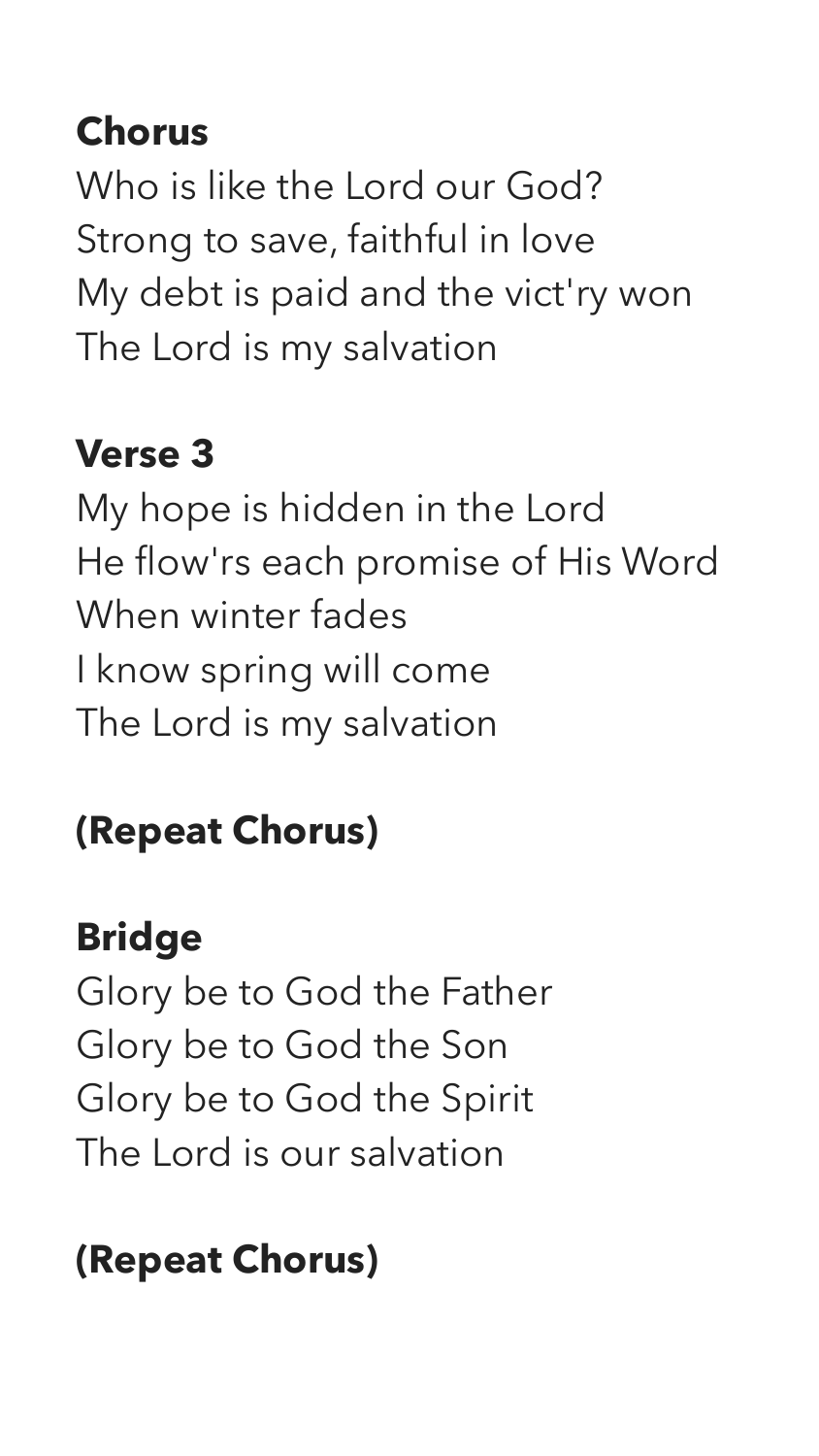## **Majesty**

© Martin Smith / Stuart Garrard

## **Verse 1**

Here I am, humbled by Your Majesty Covered by Your grace so free Here I am, knowing I'm a sinful man Covered by the blood of the Lamb Now I've found the greatest love of all is mine Since You laid down Your life Your greatest sacrifice

### **Chorus**

Majesty, Majesty Your grace has found me just as I am Empty-handed but alive

# in Your hands Singing Majesty, Majesty Forever I am changed by Your love In the presence of Your Majesty Majesty

# **Verse 2** Here I am humbled by the love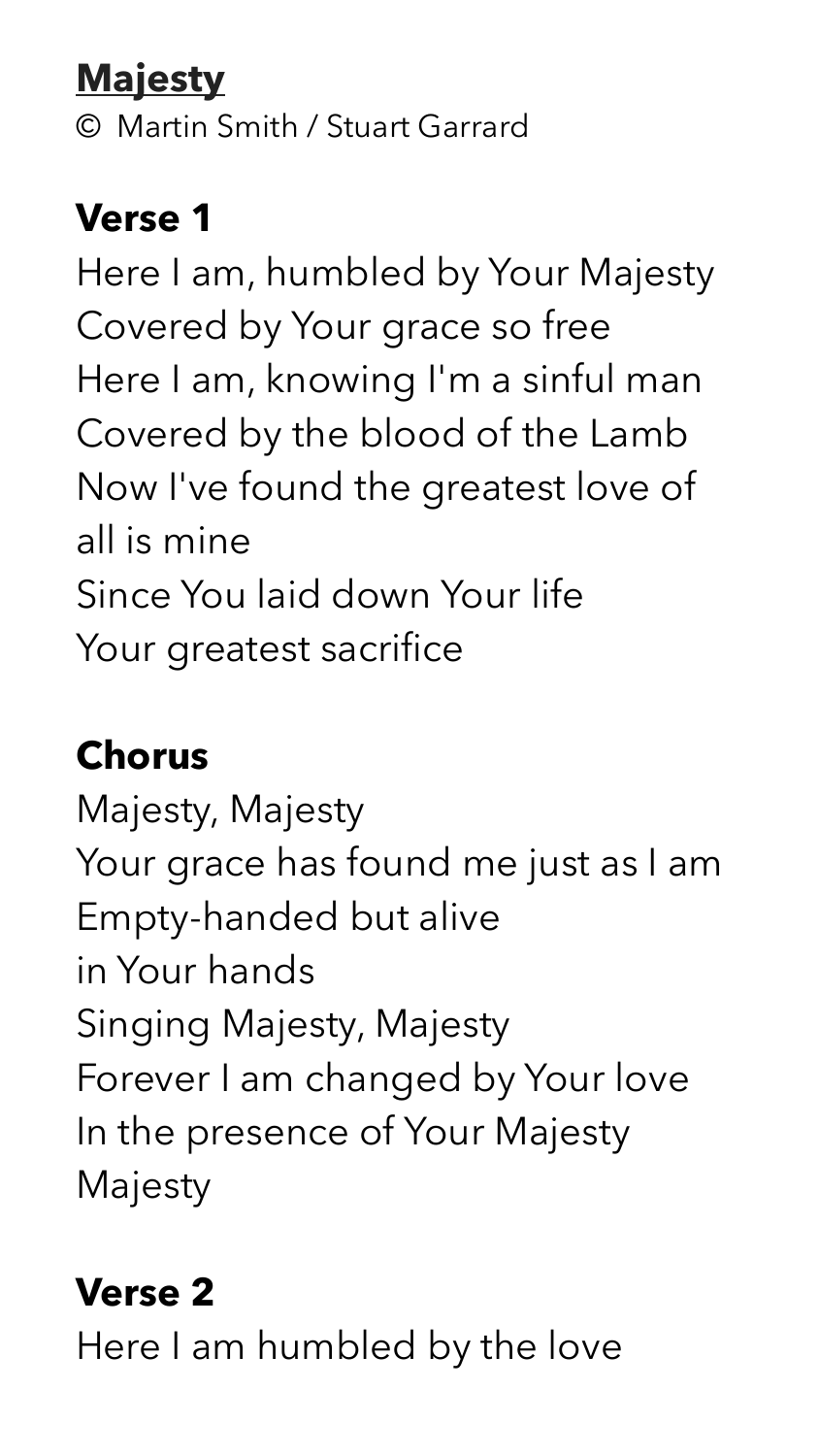that You give Forgiven so that I can forgive So here I stand Knowing that I'm Your desire Sanctified by glory and fire And now I've found the greatest love of all is mine Since You laid down Your life The greatest sacrifice

## **(Repeat Chorus)**

#### **Pre-Chorus**

And now I've found the greatest love of all is mine Since You laid down Your life The greatest sacrifice

# **ANNOUNCEMENTS**

#### **O Come All You Unfaithful**

© 2020 Sovereign Grace Music

### **Verse 1** O come, all you unfaithful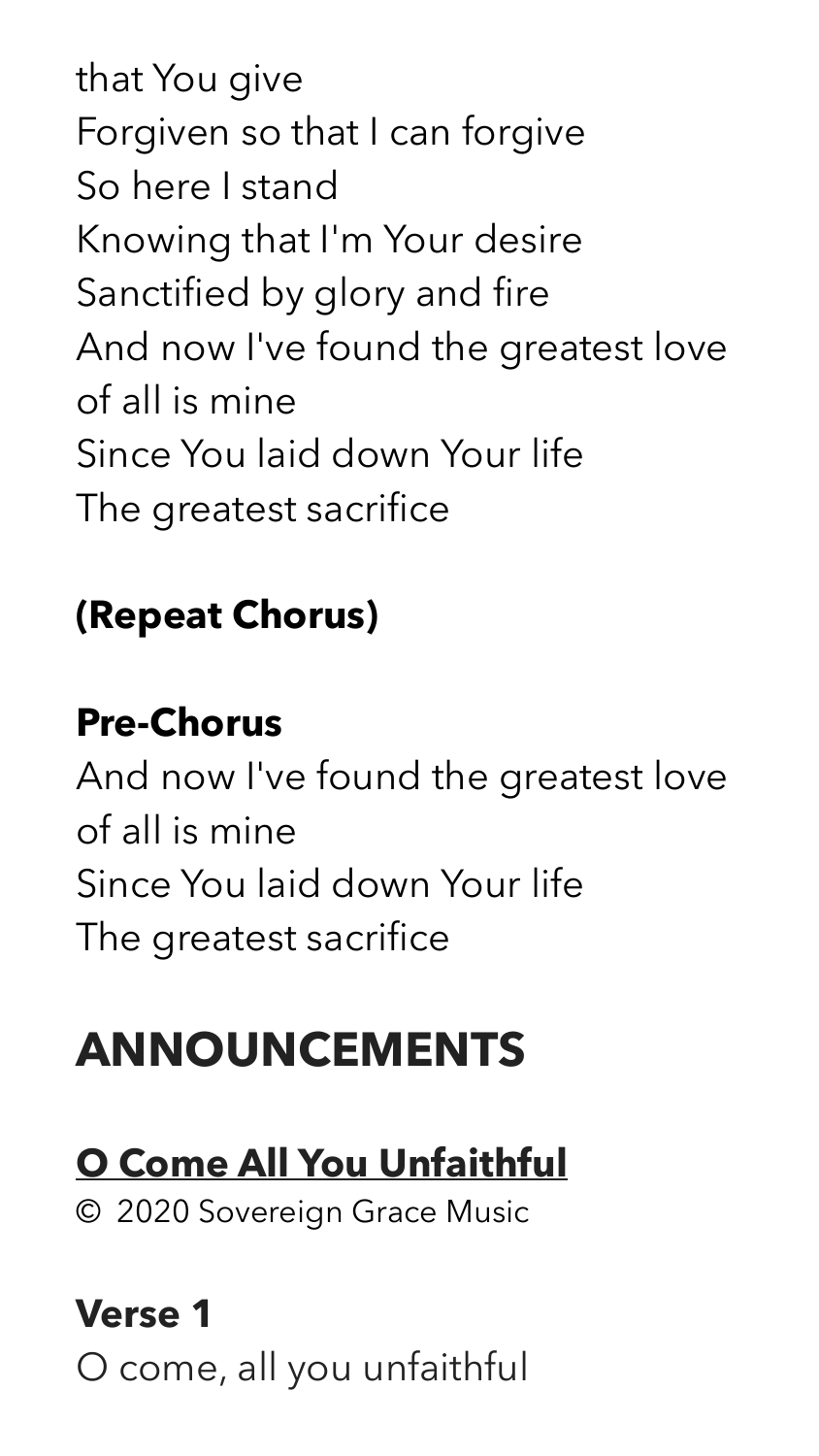Come, weak and unstable Come, know you are not alone O come, barren and waiting ones Weary of praying, come See what your God has done

#### **Chorus**

Christ is born, Christ is born Christ is born for you

#### **Verse 2**

O come, bitter and broken Come with fears unspoken Come, taste of His perfect love O come, guilty and hiding ones There is no need to run See what your God has done

### **(Repeat Chorus)**

## **Bridge**

He's the Lamb who was given Slain for our pardon His promise is peace For those who believe **(Repeat)**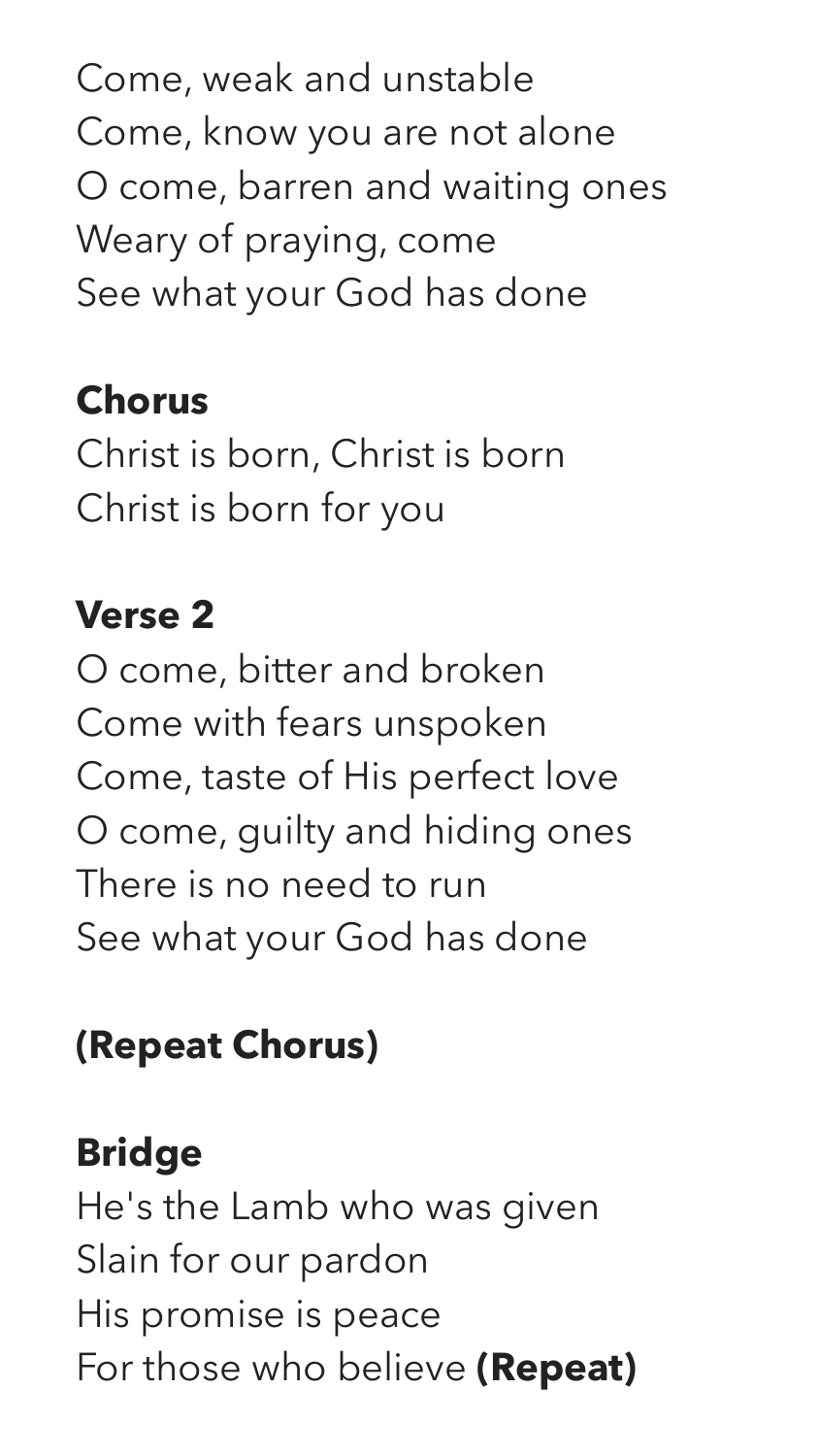#### **Verse 3**

So come, though you have nothing Come, He is the offering Come, see what your God has done

# **SERMON NOTES**

# *The Indescribable Gift of the Son Isaiah 9:6-7*

## **We can have an INDESTRUCTIBLE JOY because we have an INDESCRIBABLE JESUS!**

#### SON OF MAN

Human

Heavenly The One & Only

SON OF GOD …*is* God …came to defeat evil …in whom we are "sons of God"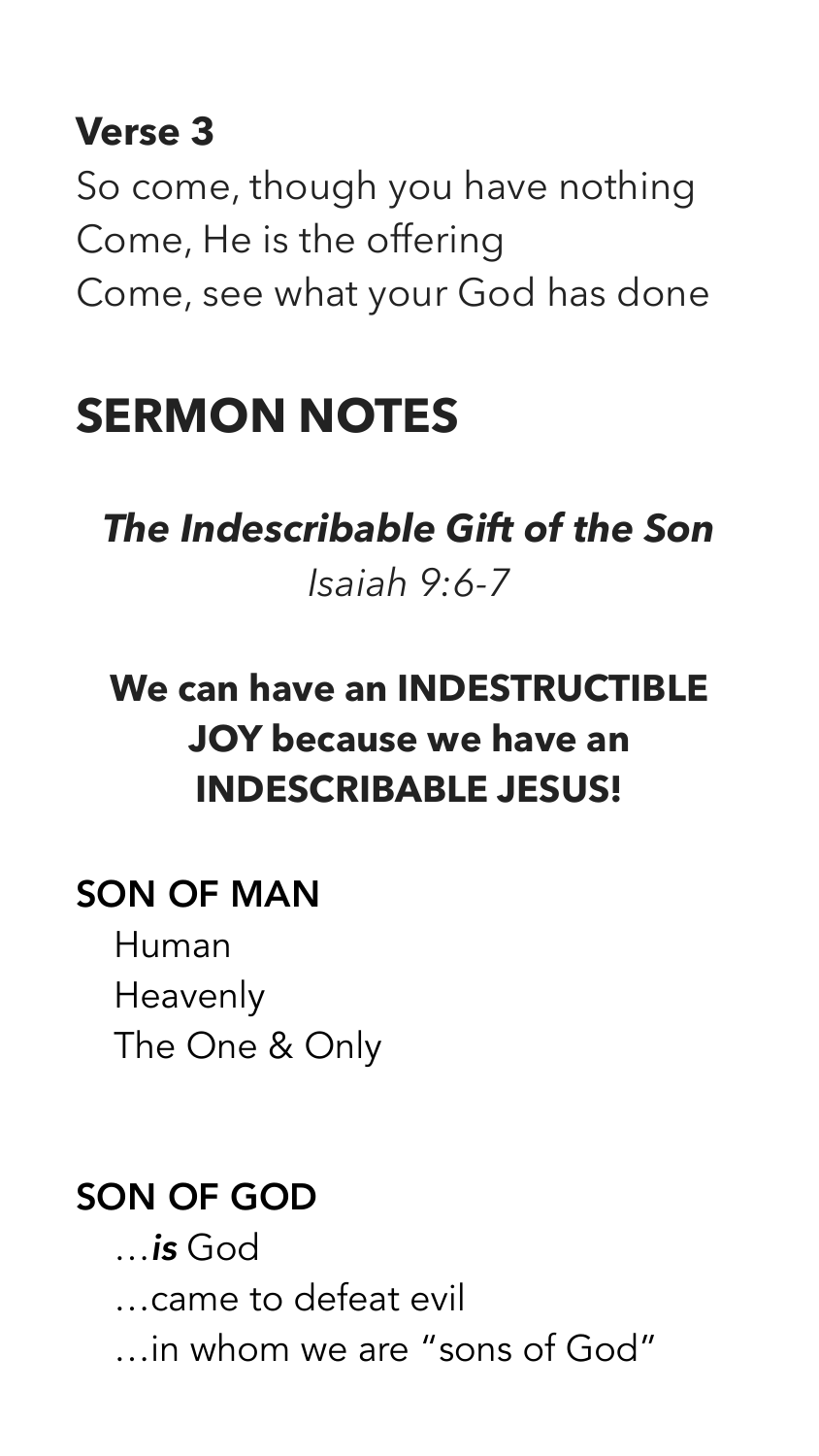#### A SON GIVEN

Wonderful Counselor Mighty God Everlasting Father Prince of Peace

# **CLOSING SONG**

# **Joy to the World (Joyful, Joyful)**

© 2019 Shane and Shane

### **Verse 1**

We will sing, sing, sing Joy to the world

Joy to the world, the Lord is come Let earth receive her King Let every heart prepare Him room And Heaven and nature sing And Heaven and nature sing And Heaven, and Heaven, and nature sing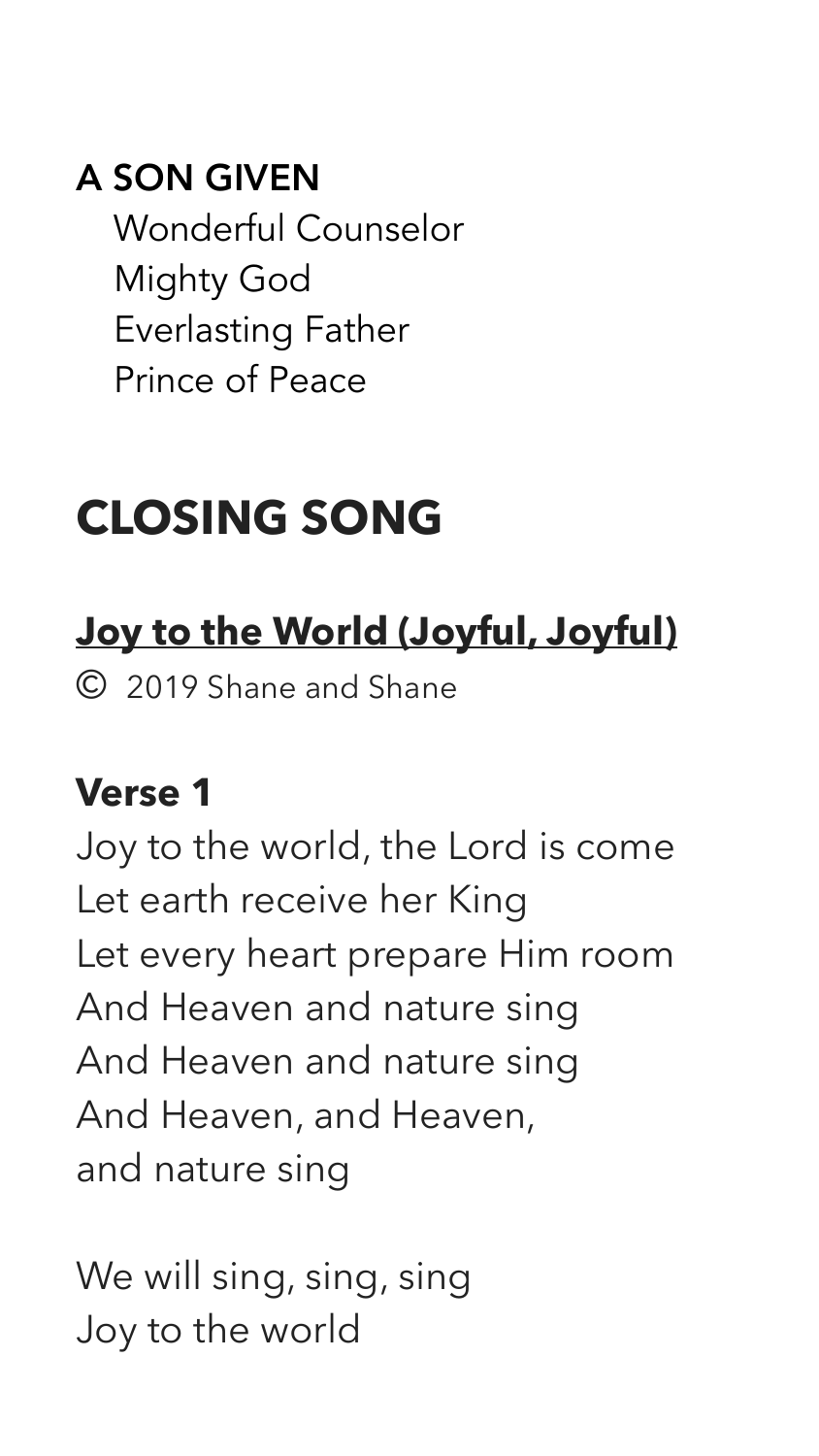We will sing, sing, sing

### **Verse 2**

Joy to the World, the Savior reigns Let men their songs employ While fields and floods, rocks, hills and plains Repeat the sounding joy Repeat the sounding joy Repeat, repeat, the sounding joy

We will sing, sing, sing Joy to the world We will sing, sing, sing

### **Verse 3**

He rules the world with truth and

grace And makes the nations prove The glories of His righteousness And wonders of His love And wonders of His love And wonders, wonders, of His love

We will sing, sing, sing